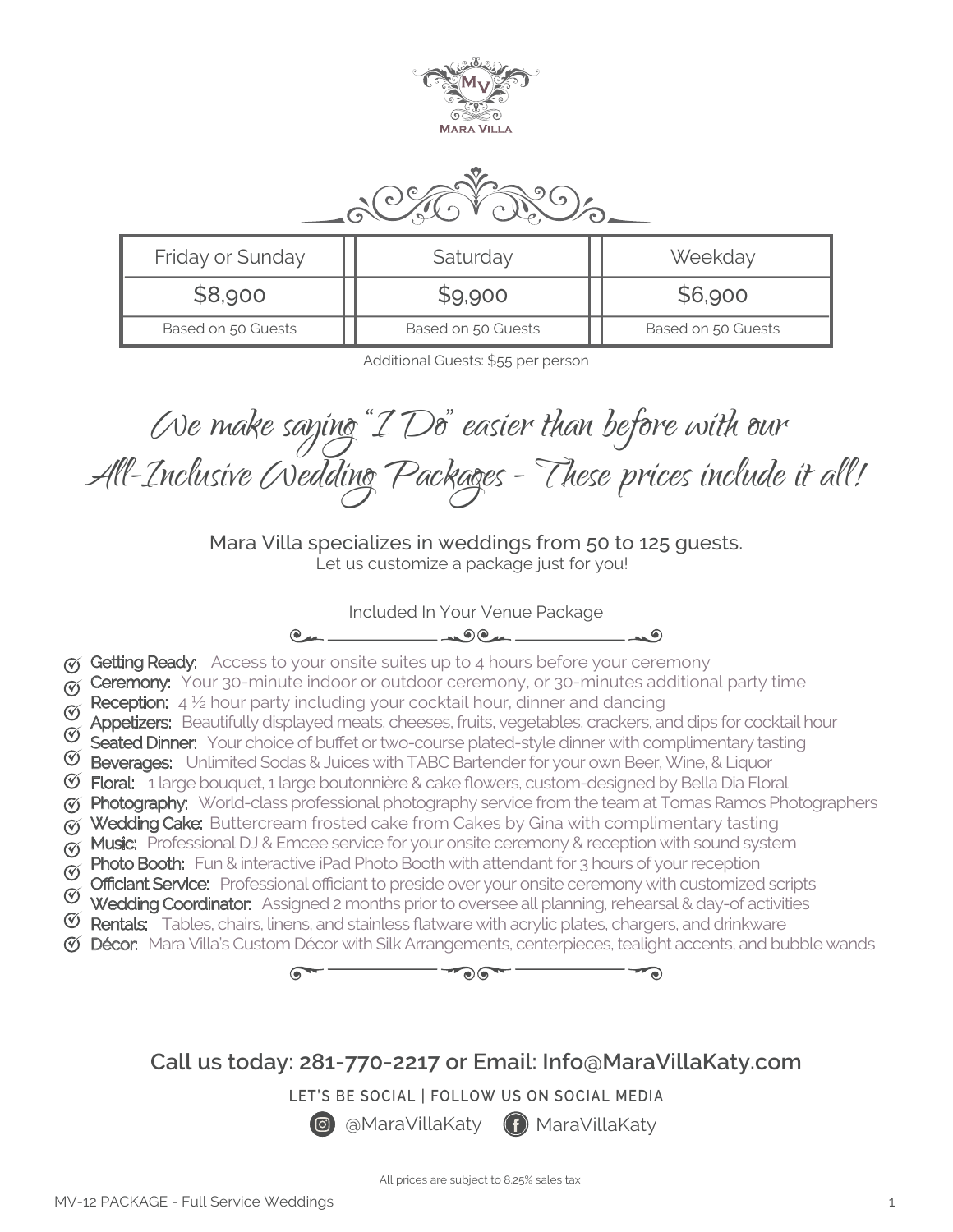

# **CATERING SERVICE**

Included Included Included

Appetizers Seated Dinner Menu Tasting

Served during the first hour of your event Your choice of a Customized Dinner or Fajita Buffet Attendance for four to your Agave Grand Tasting Event

# **Customized Menu or Fajita Buffet**

**Customize Your Menu Fajita Buffet** *Your choice of one of the following:*

Choose from your Catering Menu: 1 Salad, 1 Entrée, & 2 Sides Served with Dinner Rolls & Butter

*\*Available for Plated or Buffet Service\**

Includes Beef & Chicken Fajitas with Spanish Rice & Black Beans Served with Flour & Corn Tortillas Sour Cream, Shredded Cheese, & Pico de Gallo Tortilla Chips with Red & Green Salsas *\*Available for buffet service only\**

# **The Mara Villa Appetizer Display**

An assortment of meats, cheeses, fruits, vegetables, crackers, and dips.



## **Attendance at Your Grand Tasting**

Come taste the excellence of Two Forks Catering with our featured assortment of culinary creations. Hand-select your custom menu while enjoying the ambiance and beauty of Mara Villa at dusk, just as your guests will on your special day.

We have pre-reserved your table at your Mara Villa Grand Tasting Experience. Attendance for up to 4 included; additional tickets available at \$25 each Private Tastings available at the rate of \$150 for up to 4 attendees.

#### *Grand Tasting Schedule*

| Tuesday, August 23rd, 2022 at 6:30pm   | Event occurs in September 2022 - February 2023 |
|----------------------------------------|------------------------------------------------|
| Tuesday, February 21st, 2023 at 6:30pm | Event occurs in March - August 2023            |
| Tuesday, August 22nd, 2023 at 6:30pm   | Event occurs in September 2023 - February 2024 |



*Tasting dates are subject to change based on circumstances outside the control of Mara Villa. Advanced notice will be provided in the event of a rescheduled tasting date.*

*Menu selections and pricing are not guaranteed until your tasting occurs.*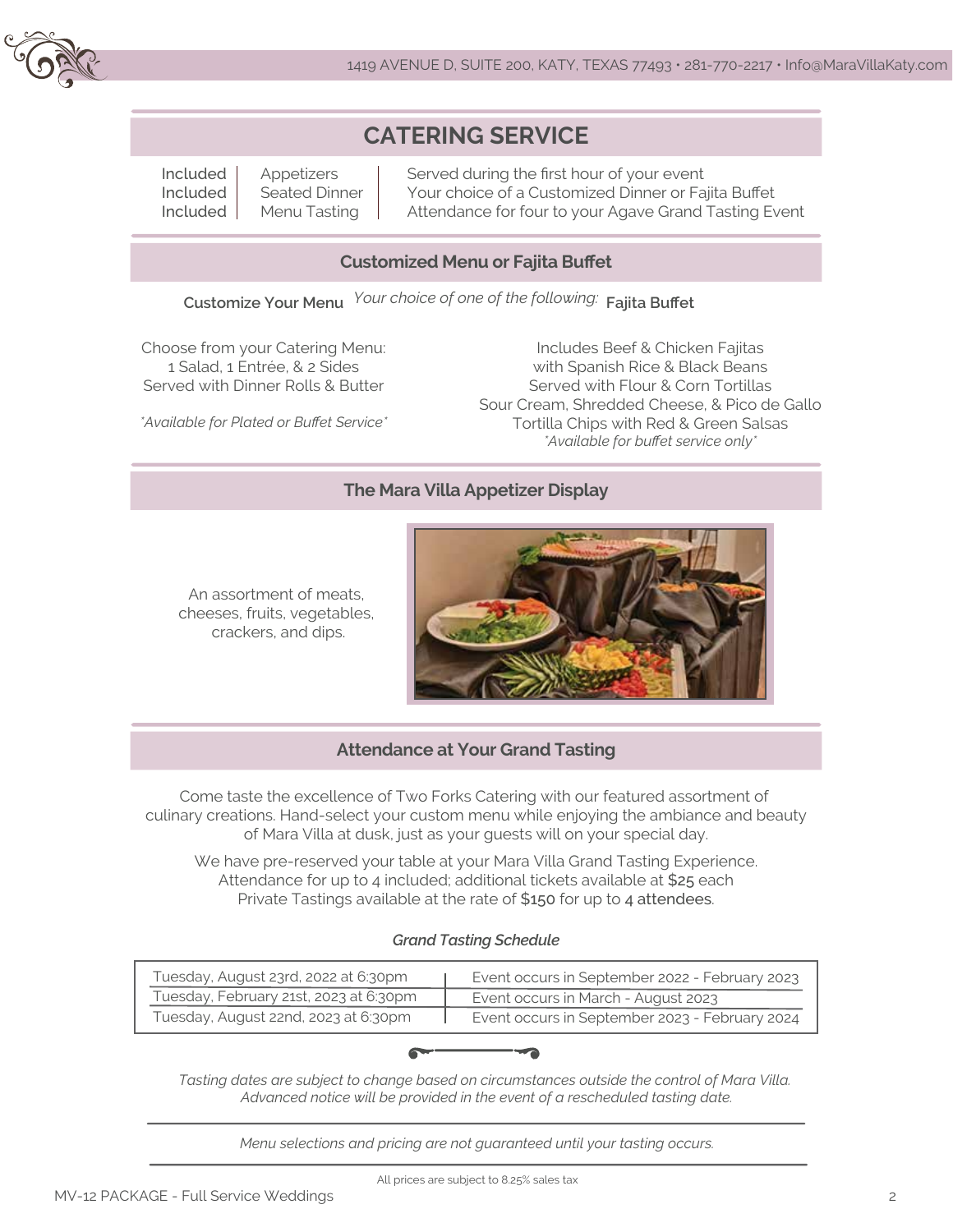

# **HOSTED BAR SERVICE**

Based on up to 5-hours of service. Extensions available at an additional cost.

# **MARA VILLA PROVIDES**

- Professional TABC certified bartender to serve your guests throughout your event.
- Iced tea & coffee stations for guest self-service in the cocktail lounge.
- Unlimited sodas & juices to be served with or without client-provided liquors. Sodas include Coke, Diet Coke, Sprite, Dr Pepper. Juices include Cranberry, Grapefruit, Pineapple, and Orange Juice. Mixers include Soda Water, Tonic Water, and Sweet & Sour.
- Garnishes include Lemon & Lime Wedges, Cherries, Oranges, and Margarita Salt.
- Ice, Beverage Napkins, Straws, Acrylic Cups, and Acrylic Champagne Flutes, if needed

## **YOU PROVIDE EXACTLY WHAT YOU WANT SERVED!**

#### We recommend...

- Beer by the Bottle or Can
- Wine by the Bottle or Box
- Liquor 750 mL or 1 Liter bottles
- Specialty Sodas, Juices, Mixers, or Garnishes

## Need help planning your BYOB bar? Ask for our helpful Bar Shopping List!

Call: 281-770-2217 or Email: info@MaraVillaKaty.com

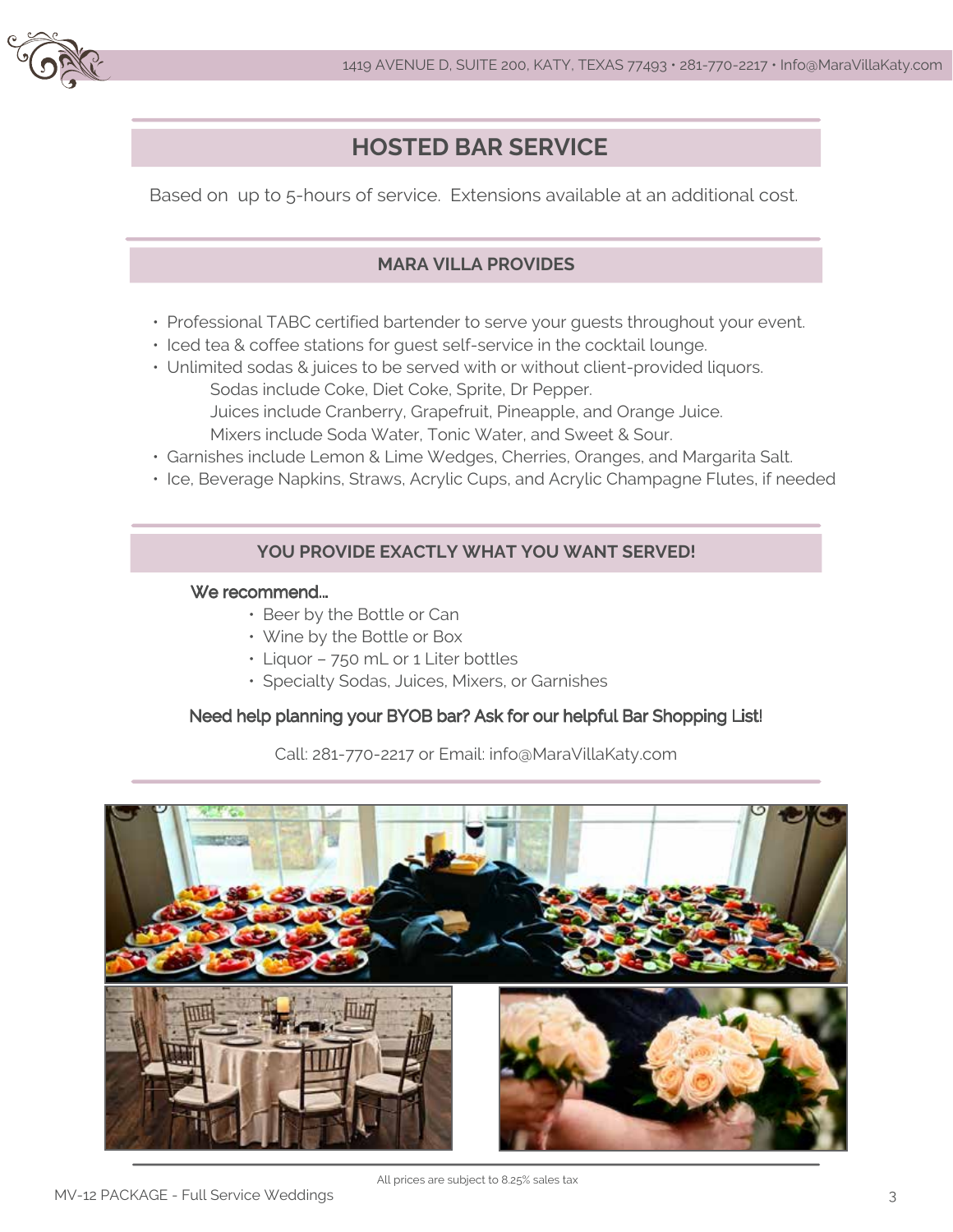

# **INCLUDED IN YOUR PACKAGE**

Included Wedding Cake Included Floral Included Photography

Handcrafted with devotion to exceptional flavor and impressive structure Everything you and your significant other needs to walk down the aisle Professional wedding photographer with all digital images

#### **Wedding Cake**

Your custom wedding cake from Cakes by Gina will satisfy every guest and leave you with the sweetest memories from your special day. Your Wedding Cake Package includes:

- Your Buttercream Wedding Cake
- $\cdot$  3-Tiers (6", 10", 12") with 92 servings
- Complimentary tasting and bakery visit for up to 4 people
- Upgrades available and payable directly to the bakery

#### **Ceremony Floral Package**

Bella Dia Floral specializes in making your perfect day even more memorable. Each bouquet is hand-crafted specifically for you. Every thing we do is customized to be uniquely yours! Your Ceremony Floral Package includes the following:



- 1 Large Bouquet
- 1 Large Boutonnière
- Cake Flowers
- Design Consultation

#### **Emerald Photography Package**

With more than three decades of photography experience, the team at Tomas Ramos Photographers expresses the joy of love, sharing the relationship between two people just like you. Capturing your unique, special moments, frozen in time to share with future generations!

Your Emerald Photography Package includes the following:

- 6 Hours of photo coverage
- 1 Onsite Photographer
- Unlimited proofs
- All images will be color corrected and cropped
- Copyrights to all images
- Proofs provided by download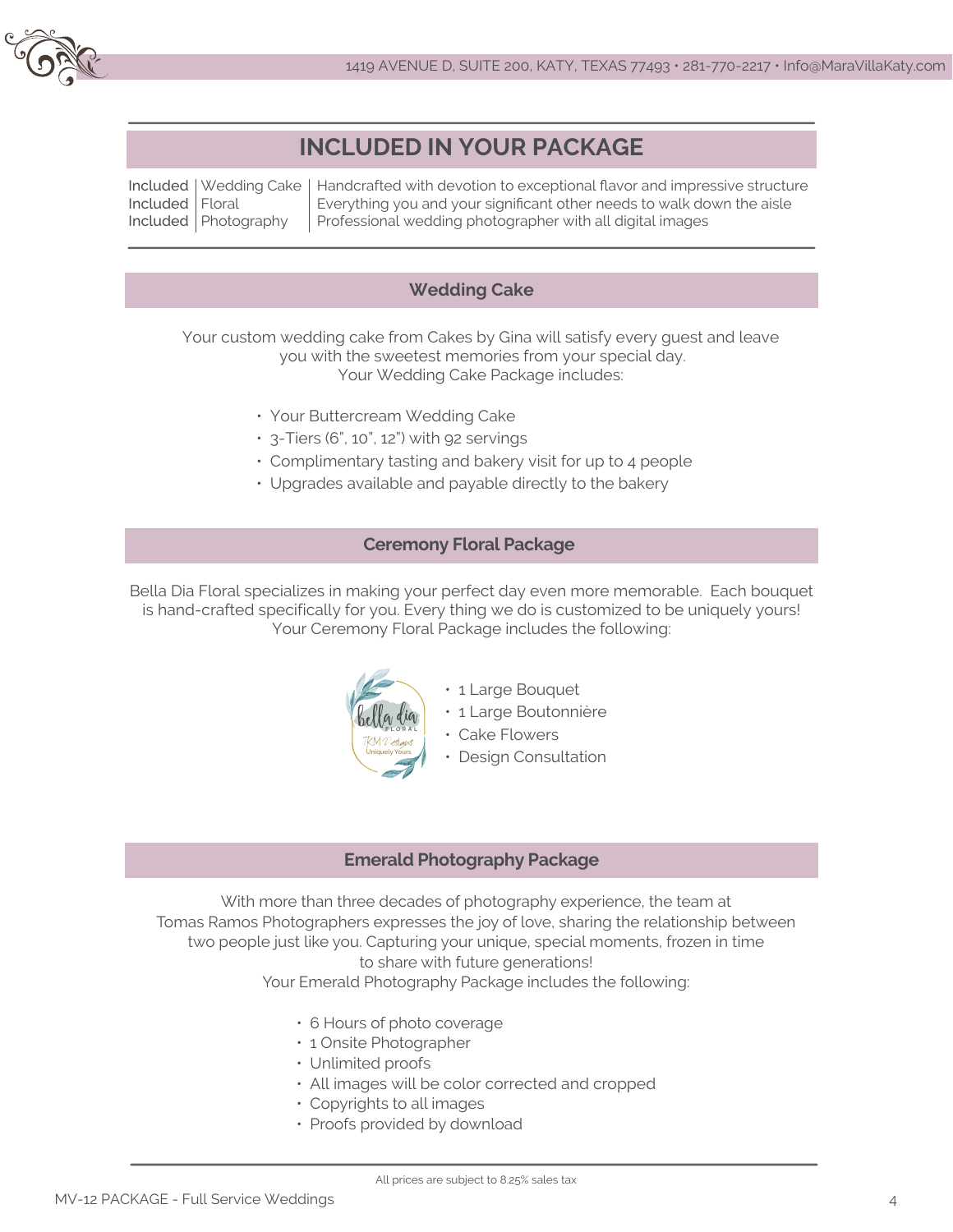

# **INCLUDED IN YOUR PACKAGE**

Included Music Included Included Coordinator Photo Booth

Professional DJ & Emcee Service for your ceremony & reception Interactive iphoto booth available through out your wedding reception Your own wedding coordinator starting 2 months before your event

# **Disc Jockey & Emcee Service**

Your Master of Ceremonies transitions smoothly from one special memory to the next, blending together rhythm and dance, harmonizing a symphonized celebration. Your Entertainment Service includes the following:

- Up to 5 hours of event coverage, including your onsite ceremony & reception.
- Use of facility-wide sound system for your ceremony & reception.
- Communication via phone or email available at any time throughout your planning.

## **Pylon iPad Photo Booth**

Elevate your reception to one your guests will never forget with our iPad photo booth. It offers a user-friendly interface, communicating with participants through a touch screen of colorful animations and entertaining voice guidance. Strike a pose with your guests, sign your image and text your treasured memories to your friends and family. Your Photo Booth Package includes the following:

- 3 hours of unlimited photos sent by text to your guests
- Professional attendant to assist your guests
- A digital link of all photos taken emailed directly *to you* after the event
- Physical prints available for an additional fee of \$200

# **Wedding Coordination Service**

Your talented Coordinator will provide the highest degree of skill to ensure your special day is the kind of celebration that begins and ends with your vision. Your Coordination Service includes the following:

- Your own personal Wedding Coordinator beginning 2 months before your event.
- Unlimited emails, phone calls, and text communication as needed.
- One 90-minute Initial Consultation, scheduled 6-8 weeks before your event.
- Mara Villa's Planning Worksheet to guide you through all major event decisions.
- One 90-minute Final Consultation, scheduled 2-3 weeks before your event.
- Comprehensive timeline & floorplan created for you and your event professionals.
- Coordination of all event professionals on the day of and week before your event.
- Coordination of your onsite rehearsal the day before or day of your wedding, based on availability.
- Onsite supervision of your ceremony and reception, beginning 4 hours prior to your event.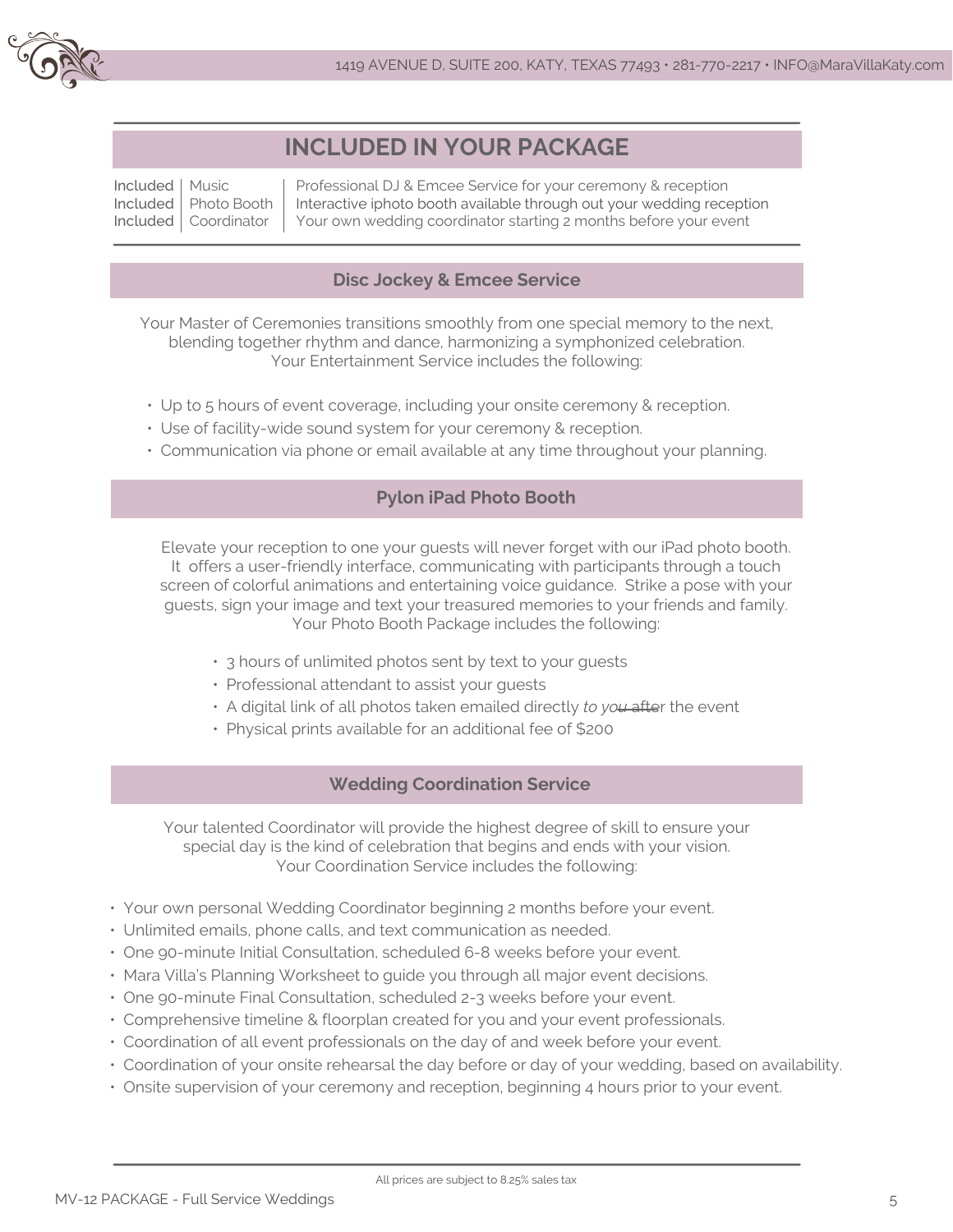

|                                  |                               | <b>INCLUDED IN YOUR PACKAGE</b>                                                                                                                                                                                            |  |
|----------------------------------|-------------------------------|----------------------------------------------------------------------------------------------------------------------------------------------------------------------------------------------------------------------------|--|
| Included<br>Included<br>Included | Officiant<br>Rentals<br>Décor | Experienced guide to customize and preside over your ceremony<br>Elegant tables, chairs and linens to set the stage for your perfect event<br>The finishing touches that set Mara Villa apart, included at no extra charge |  |
| <b>Officiant Service</b>         |                               |                                                                                                                                                                                                                            |  |

#### Your Professional Officiant will guide you through building the perfect ceremony script and be there to preside over your ceremony with flawless execution. Your Officiant Package includes the following:

- Professional officiant to perform your ceremony
- Attendance at the rehearsal, based on availability
- Three beautiful ceremony styles to choose from
- Customize your ceremony with expert guidance
- 30-minute phone or in-person consultation

#### **Mara Villa's Premier Rentals**

Your event at Mara Villa will stand out with our elegant table settings for every guest, perfectly arranged for you by our expert banquet team, according to your ultimate design. Your Rentals & Décor Package includes the following:

- 60" Round tables and metallic chivari chairs with white cushioned seat
- Floor-length ivory linens with textured capri overlay for every guest table.
- Ivory napkin with multiple fold options and stainless flatware for every guest
- Silver or gold rimmed acrylic plates with matching table chargers for every guest
- Clear acrylic water tumbler and champagne flute\* (upon request) for every guest

## **Mara Villa's Décor Enhancements**

Enrich the elegance of your event with our enhancements package. Like adding the perfect jewelry to your favorite outfit, we'll add the ideal "finishing touches" to your venue. Your Enhancement Package includes the following:

- Custom Octagon Arch with permanent Silk Swags
- Two Whitewashed Pedestals with removable Silk Arrangements
- Two Oak Wine Barrels with removable Silk Arrangements
- Iron LED-candlelit centerpieces for every guest table
- Twinkling tealight candles to accent your outdoor patio
- Whimsical bubble wands for your Grand Exit

# **HOLIDAY RATES | BLACKOUT DATES**

Sunday before Memorial Day - Saturday pricing & minimum will apply Sunday, July 3, 2022 – Saturday pricing and minimum will apply Sunday before Labor Day - Saturday pricing & minimum will apply Tuesday and Wednesday before Thanksgiving - Sunday pricing & minimum will apply Wednesdays in December - Sunday Pricing & Minimum will apply Thursdays in December - Friday Pricing & Minimum will apply New Year's Eve - Saturday Pricing & Minimum will apply + 10% Increase Applies

#### **IN ORDER TO ALLOW OUR EMPLOYEES TO CELEBRATE WITH THEIR FAMILIES, WE ARE CLOSED ON THE FOLLOWING HOLIDAYS**

New Year's Day Easter Sunday Memorial Day Fourth of July - Independence Day Labor Day Thanksgiving Day Christmas Eve Christmas Day